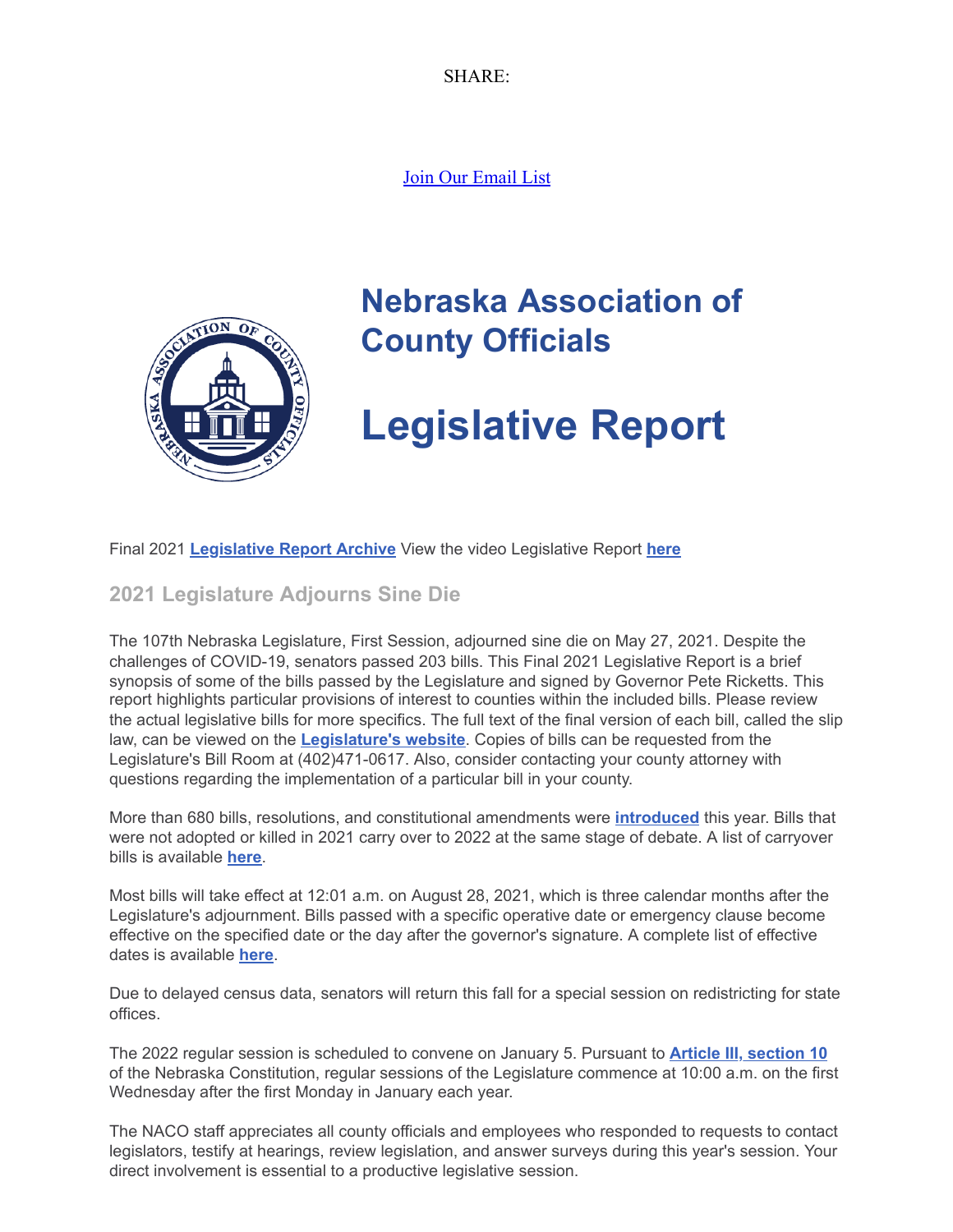Please contact the NACO office or your affiliate group if you have suggestions for possible legislation for NACO to pursue in 2022. NACO's 2022 legislative priorities will be selected following the16th annual legislative conference on October 14 in Holdrege.

#### **County Operations**

**[LB310](https://nebraskalegislature.gov/bills/view_bill.php?DocumentID=43516)**, a bill that would significantly reduce counties' inheritance tax collections, did not pass in 2021. It was advanced from the Revenue Committee on a 6-2 vote with an **[amendment](https://nebraskalegislature.gov/FloorDocs/107/PDF/AM/AM635.pdf)** that would lessen the impact but would still result in reductions. Because bills pending on General File are debated early in the session before new introductions are heard and reported to the floor, it is possible that LB310 could appear on the agenda as early as mid-January. Please contact your state senator prior to the next legislative session to make your views on how this would affect county operations known.

A proposed constitutional amendment, **[LR11CA](https://nebraskalegislature.gov/bills/view_bill.php?DocumentID=43786)**, would eliminate inheritance taxes as part of a larger plan to replace real and personal property taxes, corporate and individual income taxes, and sales taxes with a consumption tax. After an Attorney General's **[opinion](https://ago.nebraska.gov/sites/ago.nebraska.gov/files/docs/opinions/AG%20Opinion%2021-008.pdf)** expressed concerns about the constitutionality of placing several issues in a single ballot question, LR11CA failed to advance from General File. Implementing legislation in the form of **[LB133](https://nebraskalegislature.gov/bills/view_bill.php?DocumentID=43600)** remains in committee.

**[LB41](https://nebraskalegislature.gov/bills/view_bill.php?DocumentID=43494)** adds townships to the list of entities that automatically receive their distribution of tax dollars rather than having to make a request for distribution. Cities, schools, educational service units, county agricultural societies, and fire districts already receive distributions automatically.

**[LB103](https://nebraskalegislature.gov/bills/view_bill.php?DocumentID=44105)** appropriates \$2 million annually for the next two years to help counties pay for federal judgments in excess of \$25 million rendered against them. The total cost of the judgment would have to equal 20 percent or more of the county's budget and the county would have to set its levy at the maximum rate. Senator Myron Dorn introduced LB103 to help Gage County pay a \$28.1 million federal judgment to six persons wrongfully convicted of murder. In 2019, the Legislature approved a special half-cent sales tax and the county has increased its levy to pay the judgment.

**[LB224](https://nebraskalegislature.gov/bills/view_bill.php?DocumentID=43887)** strikes a residency reference when county surveyors are appointed in counties of less than 150,000. Instead of appointing a surveyor "from another county", the appointee must be Nebraska registered land surveyor.

**[LB236](https://nebraskalegislature.gov/bills/view_bill.php?DocumentID=43911)**, as introduced, would give ordinance authority to counties to allow concealed carry of weapons without a permit. After an Attorney General's **[opinion](https://ago.nebraska.gov/sites/ago.nebraska.gov/files/docs/opinions/21-011.pdf)** questioning the constitutionality of the bill, the original language was removed and replaced with requirements for the state to give notice of expiring concealed carry permits and a grace period for renewal.

**[LB274](https://nebraskalegislature.gov/bills/view_bill.php?DocumentID=43787)** creates a new special designated liquor license for farm wineries, craft breweries, and microdistilleries that allows sales at any farmers market for one year, rather than requiring separate applications for each event. The bill also creates new licensing and tax structures for ready-to-drink cocktails.

**[LB285](https://nebraskalegislature.gov/bills/view_bill.php?DocumentID=44299)** is an omnibus election bill that changes redistricting deadlines to reflect the delay in receiving census data and the Legislature's upcoming special session to do redistricting for state offices. To accommodate the delays, the first day for candidates to file for office is moved from December 1 to January 5. Filing deadlines of February 15 for incumbents and March 1 for all other candidates are not changed. The bill carried an emergency clause and has already taken effect.

**[LB209](https://nebraskalegislature.gov/bills/view_bill.php?DocumentID=44017)** clarifies that counties and other political subdivisions may provide for deferred compensation on either a pre-tax basis or as an after-tax Roth contribution.

**[LB368](https://nebraskalegislature.gov/bills/view_bill.php?DocumentID=43583)** authorizes the State Auditor to assess political subdivisions a \$20 per day late fee for failing to file required reports. The total late fee can't exceed \$2,000 per filing.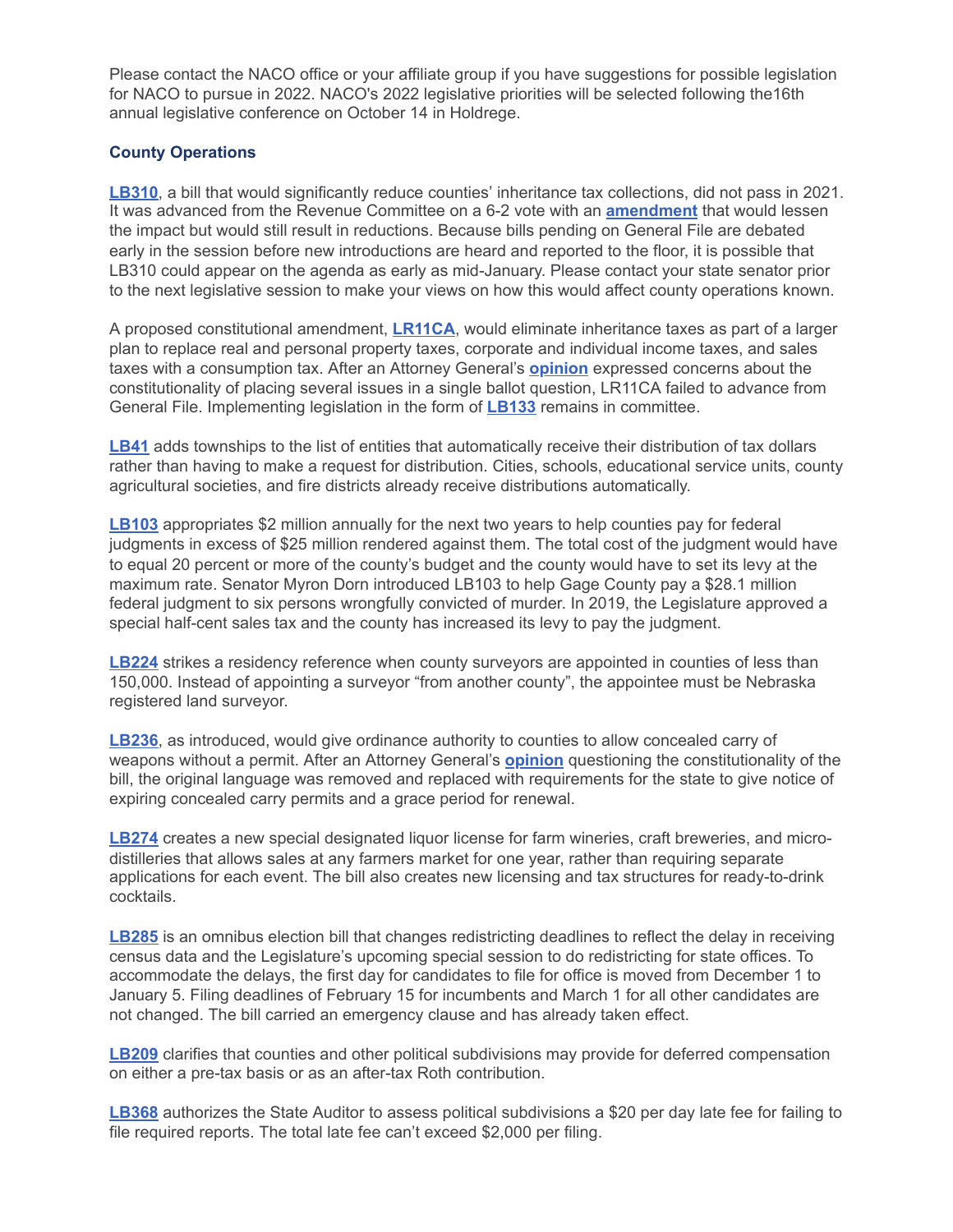**[LB369](https://nebraskalegislature.gov/bills/view_bill.php?DocumentID=43733)** grants the State Auditor unrestricted access to working papers and audit files for any audit report required to be filed with that office. A late fee of \$20 per day can be imposed for noncompliance.

**[LB414](https://nebraskalegislature.gov/bills/view_bill.php?DocumentID=43981https://nebraskalegislature.gov/bills/view_bill.php?DocumentID=43981)** allows political subdivisions to use a design-build or construction management at risk delivery system for water, wastewater, utility or sewer construction. Resolutions to adopt such projects must include a statement that the political subdivision made a determination that using this system is in the public interest based on savings or specialized construction methods.

**[LB528](https://nebraskalegislature.gov/bills/view_bill.php?DocumentID=44276)** primarily makes technical changes to education statutes. Of note to counties is the elimination of a requirement that lease sales of school land must occur in the county treasurer's office. Another section makes a minor revision to the language of the resolution that is used when a political subdivision's property tax request is different from the prior year.

**[LB532](https://nebraskalegislature.gov/bills/view_bill.php?DocumentID=43851)** revises unclaimed property laws. **[Holders](https://nebraskalostcash.nebraska.gov/app/submit-a-report)** of intangible personal property can accumulate it and report it when the amount exceeds \$50, rather than \$25.

#### **Open Meetings**

**[LB83](https://nebraskalegislature.gov/bills/view_bill.php?DocumentID=44096)** allows public bodies to meet by virtual conferencing when the Governor has declared a state of emergency in the area. Virtual conferencing, which is defined as meeting electronically or telephonically with interaction among the participants, requires reasonable advance publicized notice that includes information on how to access the meeting through a dial-in number or link. The public body must also provide links to an electronic copy of the agenda, all documents being considered, and the current version of the Open Meetings Act. The minutes must state the nature of the emergency meeting. Speakers at all public meetings must identify themselves by name, address, and name of the organization represented, if any. An exception can be made to protect the security of the speaker.

Beginning July 31, 2022, counties with a population greater than 25,000 must post meeting agendas on their website at least 24 hours prior to the meeting. Minutes must be placed on the website as soon as they are available for inspection within 10 working days or prior to the next convened meeting, whichever is sooner.

LB83 is similar to the authority granted by Governor Ricketts through executive orders during the pandemic and ratifies actions taken during that time. (See Executive Order No. **[21-02](http://govdocs.nebraska.gov/docs/pilot/pubs/eofiles/21-02.pdf)**.)

Because the bill changed the Open Meetings Act, counties and other public bodies must update the copy of the Act that is posted in their meeting rooms. NACO will be sending updated **[posters](https://nacone.org/pdfs/publications/2021%20Open%20Meetings%20Act%20with%20LB%2083.pdf)** to each county later this month.To purchase additional copies, contact **[Peggy Brass](mailto:peggy.brass@nebraskacounties.org)**. The bill took effect on April 22, 2021.

#### **Postcard Notice of Property Tax Asking Increase**

**[LB644](https://nebraskalegislature.gov/bills/view_bill.php?DocumentID=44190)**, the "postcard bill", requires county assessors to send personalized postcards to all property owners when property taxes requested by counties, cities, school districts, or community colleges exceed allowable growth amounts. Allowable growth is defined as two percent plus real growth due to improvements, annexations, or changes in the use of real property. The postcard must provide notice of a joint public hearing by the listed taxing entities, contact information for each entity, assessed valuation of the property, changes in the amount of property taxes requested, and other information.

The hearing must be held between September 17 and 29 and before any of the participating political subdivisions file their adopted budget statement. One representative from each entity must give a presentation on their tax request. After the hearing, the county clerk must prepare a report and deliver it to each political subdivision.

Due to the additional time needed for the joint hearing, the budget deadline is moved from September 20 to September 30. Resolutions setting property tax requests must be certified by October 15, rather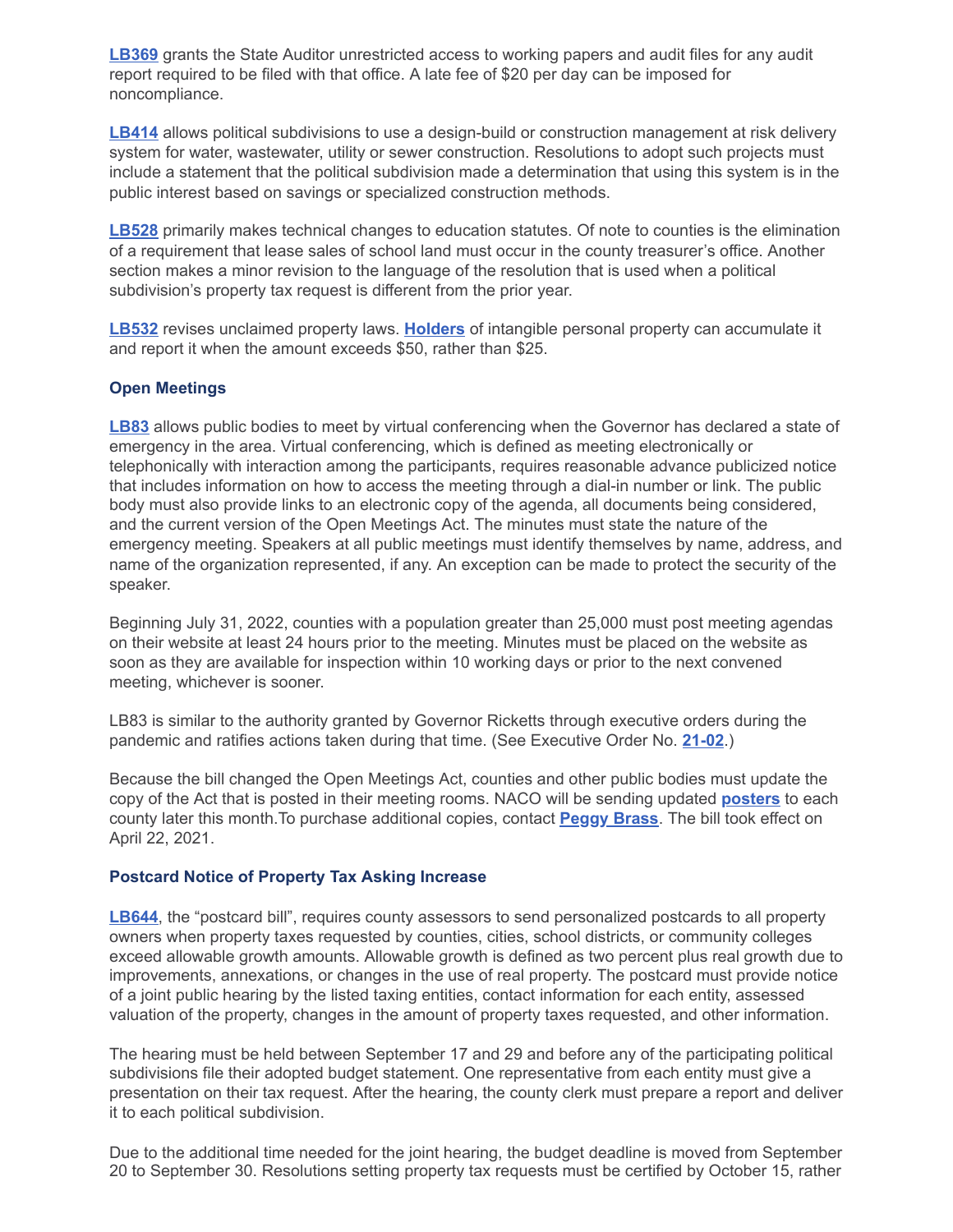than October 13.

Language amended into the bill from **[LB189](https://nebraskalegislature.gov/bills/view_bill.php?DocumentID=43820)** eliminates taxing entities' ability to extend the payment of property tax refunds. Existing law provides that if funds are not available to make a refund, a political subdivision can certify to the county treasurer that immediate payment constitutes a hardship that would create a serious interference with governmental functions. The payments can then be spread out over five years. New language provides that interest accrues at a rate of 9 percent beginning 30 days after the date the county assessor certifies the amount of the refund based upon the a final nonappealable order or other action approving the refund. LB644 takes effect on January 1, 2022.

## **Property Tax**

Three measures were proposed this year to cap property tax growth at three percent: **[LB408](https://nebraskalegislature.gov/bills/view_bill.php?DocumentID=43864)**, **[LB622](https://nebraskalegislature.gov/bills/view_bill.php?DocumentID=44376)** and **[LR22CA](https://nebraskalegislature.gov/bills/view_bill.php?DocumentID=43731)**. Opponents filibustered LB408, arguing that local government spending is based on functions mandated by the state, including law enforcement, roads, education, and other services. After eight hours of debate, a motion to invoke cloture was unsuccessful and LB408 was removed from the agenda. LB622 and LR22CA remain in the Revenue Committee and will carry over to the 2022 session.

Other bills proposed limiting the valuation of agricultural and horticultural land for school district taxation purposes. **[LB2](https://nebraskalegislature.gov/bills/view_bill.php?DocumentID=43597)**, which was passed and takes effect on January 1, 2022, reduces the valuation of agricultural and horticultural land to 50 percent of its actual value for taxes levied by school districts to pay the principal and interest on bonds approved by a vote of the people. Other ag land will continue to be valued at 75 percent of actual value. **[LB454](https://nebraskalegislature.gov/bills/view_bill.php?DocumentID=44125)**, which would have valued ag land at 65 percent of its actual value for school district taxation excluding bonds, failed to advance.

**[LB63](https://nebraskalegislature.gov/bills/view_bill.php?DocumentID=43628)** changes the deadline for assessors to process tax exemption applications from February 1 to March 1. The extension provides additional time for assessors to complete their analysis before the exemptions are presented to the county board for approval or denial.

**[LB291](https://nebraskalegislature.gov/bills/view_bill.php?DocumentID=43884)** requires valuation protests to include the valuation that is being requested. The Tax Commissioner will prescribe a form but counties can create their own forms, including an electronic version, as long as it captures the required information. Counties are authorized to make reasonable efforts to contact protesters who have timely filed a protest that is incomplete or not on the required form. The bill takes effect on January 1, 2022.

**[LB521](https://nebraskalegislature.gov/bills/view_bill.php?DocumentID=44377)** requires requests for tax exemptions on real or personal property to include an estimated value of the property on the application form. Applications without the estimated value or any other required information will be denied.

**[LB313](https://nebraskalegislature.gov/bills/view_bill.php?DocumentID=44078)** extends the homestead exemption filing deadline for persons whose spouse has died during the year. A similar extended application period is available to persons with a documented medical condition that impairs their ability to file the application in a timely manner. If the Tax Commissioner approves a late application after any of the real estate taxes have become delinquent, the delinquency and interest must be removed from the tax rolls within 30 days after the assessor receives notice from the Tax Commissioner.

**[LB466](https://nebraskalegislature.gov/bills/view_bill.php?DocumentID=44287)** sets out a proration requirement when residential real property is sold. As originally introduced, the bill would have required assessors to perform the proration. Because the bill was aimed at a custom used in real estate transactions in Douglas and Sarpy counties rather than a statewide policy change, NACO worked with Senator Lou Ann Linehan, the Realtors Association, and others to revise the bill to remove counties.

**[LB23](https://nebraskalegislature.gov/bills/view_bill.php?DocumentID=43559)** updates the Real Property Appraiser Act to maintain compliance with federal law. The bill carried an emergency clause and has already taken effect.

## **Filing and Reporting**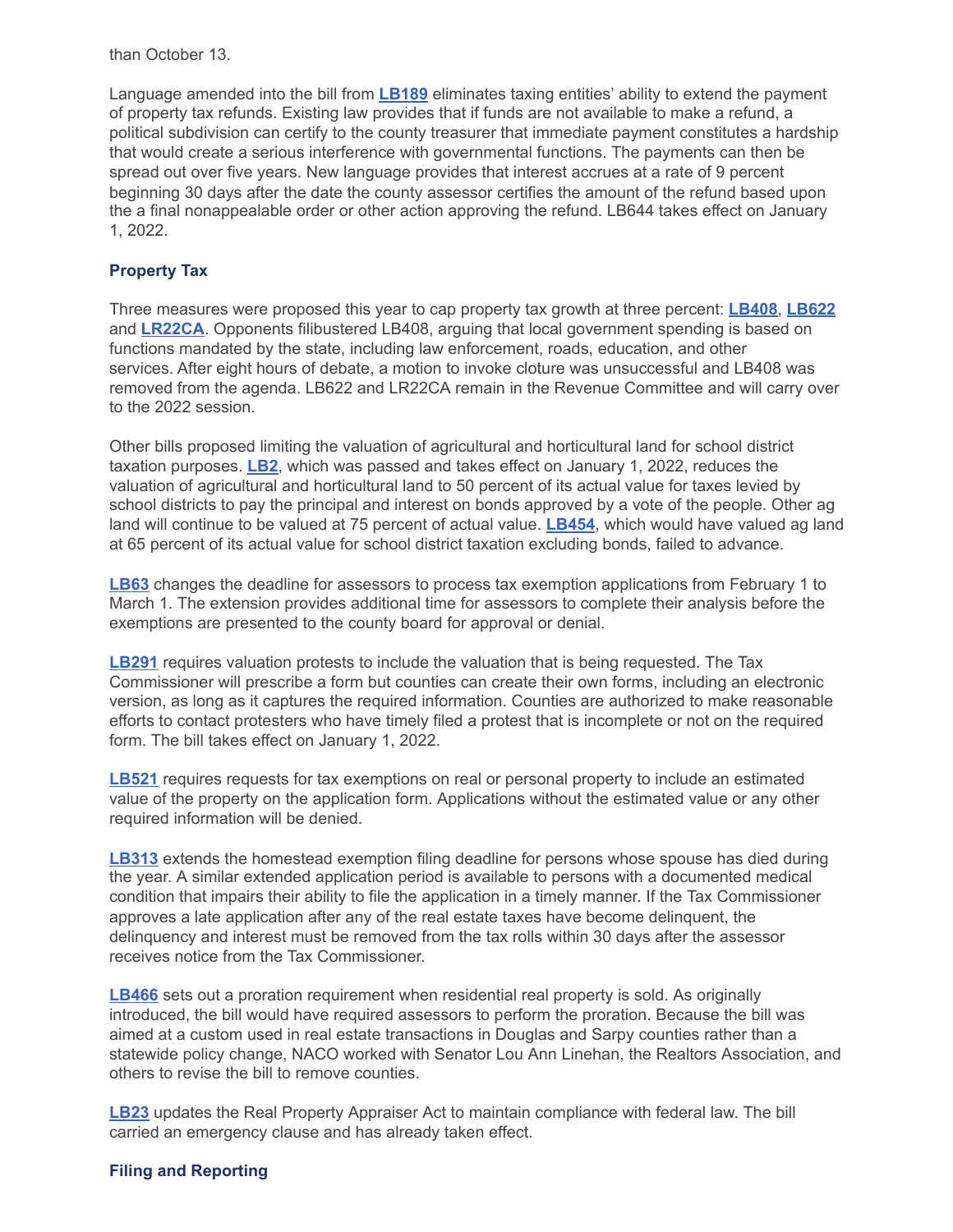**[LB93](https://nebraskalegislature.gov/bills/view_bill.php?DocumentID=43673)** eliminates a requirement for county clerks to submit monthly marriage license reports to the Department of Health and Human Services. The report is not necessary because the information is available electronically.

**[LB94](https://nebraskalegislature.gov/bills/view_bill.php?DocumentID=43976)** ratifies actions taken pursuant to Governor Ricketts' Executive Order **[20-13](http://govdocs.nebraska.gov/docs/pilot/pubs/eofiles/20-13.pdf)** which allowed early implementation of the Online Notary Public Act during the pandemic.

**[LB105](https://nebraskalegislature.gov/bills/view_bill.php?DocumentID=44128)** corrects an oversight from a bill enacted last year. It harmonizes the dates for county clerks to certify unpaid claims to the county treasurer for use in preparing the semiannual statement with the earlier bill. The new certification deadlines are June 30 and December 31.

**[LB169](https://nebraskalegislature.gov/bills/view_bill.php?DocumentID=44003)** eliminates the issuance of locksmith registration certificates by county clerks. Existing law requires clerks to issue the certificates upon application and payment of a \$5 fee but does not address background checks for applicants, periodic renewals, and other issues typically found in licensing laws.

**[LB312](https://nebraskalegislature.gov/bills/view_bill.php?DocumentID=44112)** expands the qualifications to serve on cemetery association boards. The minutes of cemetery association meetings must be delivered to the county clerk of the county where the cemetery is located. Currently these can be filed in the county where the meeting was held.

**[LB177](https://nebraskalegislature.gov/bills/view_bill.php?DocumentID=43906)** extends the filing deadline to perfect liens on fertilizer and ag chemicals from 60 days to 120 days after delivery of the product or performance of a service.

#### **Law Enforcement Officer Training and Agency Certification**

**[LB51](https://nebraskalegislature.gov/bills/view_bill.php?DocumentID=43686)** increases the number of continuing education hours required for law enforcement officers to 32 hours in 2023, with training in de-escalation, anti-bias, pursuits, and other issues. The Legislature appropriated \$140,000 in the mainline budget (**[LB380](https://nebraskalegislature.gov/bills/view_bill.php?DocumentID=43768)**) for in-person and online training for officers to be certified through an accreditation agency approved by the Crime Commission. Smaller agencies will receive priority in grant funding.

The bill eliminates a one-year grace period for persons who are hired but have not yet completed their law enforcement certification. Instead, such noncertified conditional officers could be employed for no more than 16 consecutive weeks. Their interaction with the public and authority to carry a firearm is limited until specified preliminary training is complete. Limitations are also put into place for law enforcement reserve forces.

Law enforcement agencies hiring officers who have not previously worked as a law enforcement officer in Nebraska must cause the person to undergo a psychological evaluation to determine fitness for duty. The bill sets out reciprocity requirements for officers certified in other states and prohibits hiring a person whose certification has been denied elsewhere. Each law enforcement agency must have a policy regarding accepting and investigating complaints of law enforcement officer misconduct.

Agencies must be accredited in a manner approved by the Crime Commission. Beginning January 1, 2023, the names of agencies that are not accredited will be posted on the Commission's website and such agencies will be ineligible to receive loans, grants, and other funds administered by the Commission. By July 1, 2022, the Commission will post a list of all law enforcement officers who have voluntarily surrendered their certifications or had it revoked, been convicted of certain crimes, or determined to have engaged in serious misconduct.

Officers are prohibited from intentionally using chokeholds unless the use of deadly force is authorized. Law enforcement agencies must adopt policies requiring officers to intervene when they reasonably believe another officer is engaged in the use of excessive force.

#### **Law Enforcement**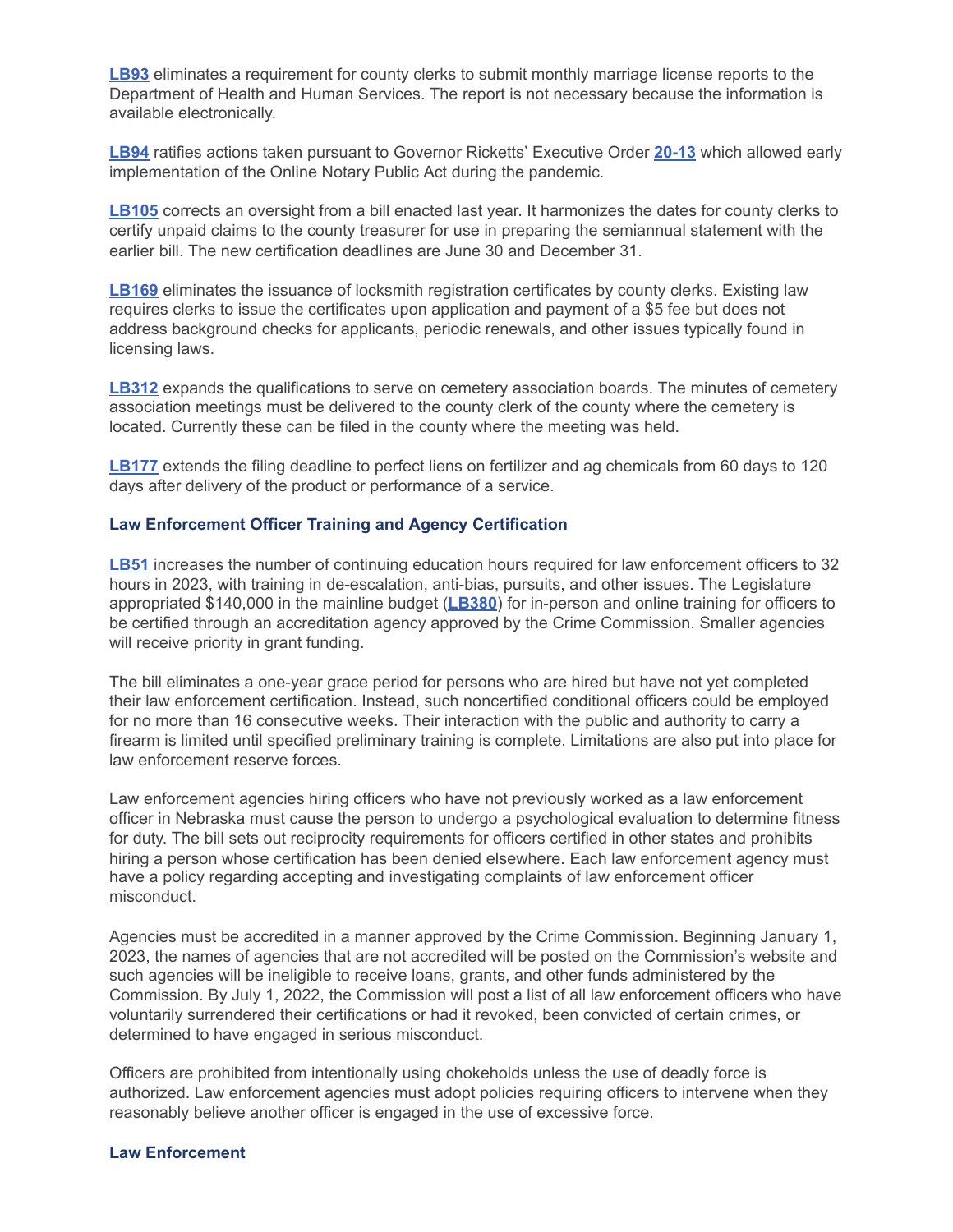**[LB271](https://nebraskalegislature.gov/bills/view_bill.php?DocumentID=43994)**, the 24/7 Sobriety Program Act, allows counties to implement a twice-daily testing program as an alternative to incarceration for offenses involving operating a motor vehicle under the influence of alcohol or drugs. The bill was introduced on behalf of Lancaster County and modeled after a program in South Dakota. The bill takes effect on July 1, 2022.

**[LB255](https://nebraskalegislature.gov/bills/view_bill.php?DocumentID=44062)**, the In the Line of Duty Compensation Act, provides \$50,000 to the families of public safety officers, including law enforcement officers, firefighters, emergency responders, and correctional officers, who are killed in the line of duty. The amount of compensation will be adjusted annually based on the Consumer Price Index. Claims must be filed with the state's Risk Manager. The bill takes effect on January 1, 2022.

**[LB407](https://nebraskalegislature.gov/bills/view_bill.php?DocumentID=44257)** extends workers' compensation coverage for mental injuries without corresponding physical injuries to corrections workers in counties of more than 300,000 in facilities with high-risk populations.

**[LB343](https://nebraskalegislature.gov/bills/view_bill.php?DocumentID=44124)** expands an existing process for county sheriffs to inspect motor vehicles sold by franchisees. Legislation enacted in 2019 allows sheriffs to enter into agreements with franchisees to submit the information needed for the inspection, including photos of the vehicle, its identification number, and odometer reading. LB343 expands this authority to all motor vehicle dealers with an established place of business.

**[LB616](https://nebraskalegislature.gov/bills/view_bill.php?DocumentID=44474)** requires law enforcement agencies to give notice of towed cars to owners and lienholders within 15 business days. It increases the value of the vehicle which vests in the name of the state or local law enforcement agency from \$250 to \$500.

**[LB500](https://nebraskalegislature.gov/bills/view_bill.php?DocumentID=44393)** provides for prosecution for using an electronic communication device in either the county where the communication was initiated or where it was received.

**[LB572](https://nebraskalegislature.gov/bills/view_bill.php?DocumentID=44163)** updates brand inspection laws. Certain violations are categorized as infractions and peace officers are authorized to write waivable citations to violators.

**[LB154](https://nebraskalegislature.gov/bills/view_bill.php?DocumentID=43960)** requires the State Board of Education to implement a system for tracking individual student discipline, including acts resulting in law enforcement involvement.

#### **Juvenile Justice**

**[LB307](https://nebraskalegislature.gov/bills/view_bill.php?DocumentID=44223)** requires counsel to be appointed for juveniles accused of a felony. When a juvenile appears in juvenile court in other instances, the court must advise the juvenile and his or her parent or guardian of their right to retain counsel. By July 1, 2022, the Supreme Court will enact a court rule to ensure that a juvenile has consulted with counsel and if not, is provided with the opportunity to consult with counsel prior to waiving their right to counsel. LB307 does not change the requirements to appoint counsel for juveniles in counties over 150,000. As introduced, the bill would have prohibited courts from accepting a juvenile's waiver of their right to counsel unless the prosecutor waived placement of the juvenile outside of their home.

**[LB273](https://nebraskalegislature.gov/bills/view_bill.php?DocumentID=43615)** allows the Department of Health and Human Services to make an emergency change in placement of youth at the youth rehabilitation and treatment centers.

**[LB568](https://nebraskalegislature.gov/bills/view_bill.php?DocumentID=44461)**, which would increase an appropriation to the Community-based Juvenile Services Aid Program to fund expanded diversion services, was advanced from General File but not scheduled for further debate.

#### **Courts**

**[LB17](https://nebraskalegislature.gov/bills/view_bill.php?DocumentID=43892)** provides for incremental increases in certain court fees earmarked for the judges' retirement plan and requires judges to contribute 5 percent of their total compensation to the plan. District court and county court clerks will remit the fees to the state monthly, rather than quarterly. The bill took effect on May 5.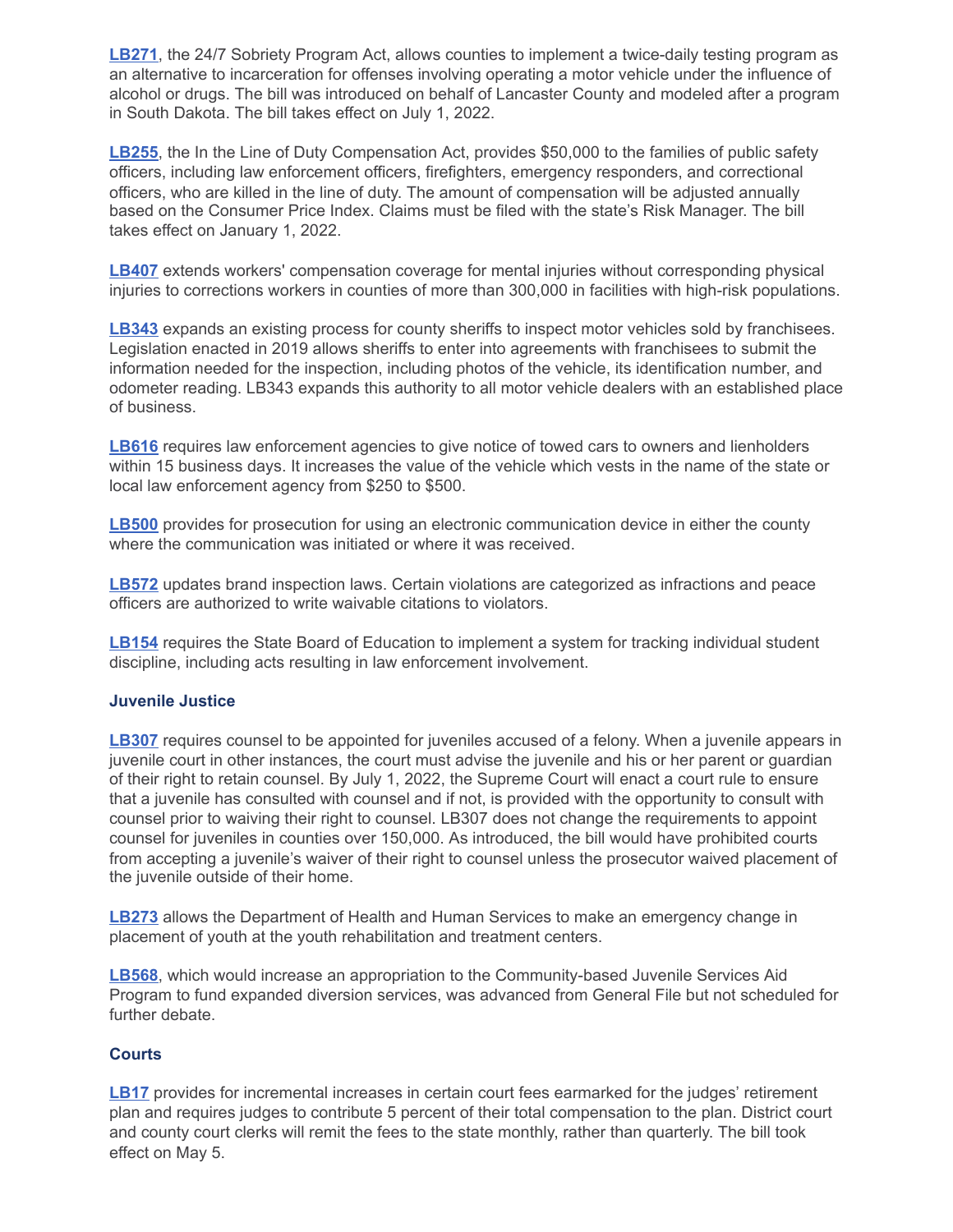**[LB355](https://nebraskalegislature.gov/bills/view_bill.php?DocumentID=44168)** updates language related to courts and judges, including striking county bonding procedures for county judges and clerk magistrates. These positions are state, not county, offices.

#### **Planning and Zoning/Land Use**

**[LB131](https://nebraskalegislature.gov/bills/view_bill.php?DocumentID=43499)** is a Christmas tree of bills heard by the Urban Affairs Committee. Language from **[LB99](https://nebraskalegislature.gov/bills/view_bill.php?DocumentID=43577)** and **[LB556](https://nebraskalegislature.gov/bills/view_bill.php?DocumentID=44408)** revise tax increment financing (TIF) to require compliance with municipal comprehensive development plans and the amount of property that can be designated as extremely blighted. **[LB161](https://nebraskalegislature.gov/bills/view_bill.php?DocumentID=43509)** and **[LB218](https://nebraskalegislature.gov/bills/view_bill.php?DocumentID=43507)** update Nebraska's default building and plumbing codes. **[LB162](https://nebraskalegislature.gov/bills/view_bill.php?DocumentID=43498)** establishes uniform procedures for the detachment of property from the corporate limits of cities of the first and second class and villages. A certified copy of the detachment ordinance must be filed in the office of the register of deeds and election commissioner or county clerk. **[LB549](https://nebraskalegislature.gov/bills/view_bill.php?DocumentID=44171)** is the Municipal Natural Gas Emergency Assistance Act that provides grants to help municipalities cover extraordinary costs incurred by an extreme weather event. The bill carries an emergency clause and has already taken effect.

**[LB25](https://nebraskalegislature.gov/bills/view_bill.php?DocumentID=43660)** implements Amendment 2, which was approved by voters last year. It extends the maximum duration of tax increment financing projects from 15 years to 20 years if more than half of the property is designated as extremely blighted. The bill carries an emergency clause and took effect on March 18.

**[LB9](https://nebraskalegislature.gov/bills/view_bill.php?DocumentID=43745)** allows cities in counties with at least three cities of the first class to annex noncontiguous property if the intervening property is owned by the federal government. The bill is aimed at allowing the city of Bellevue to annex property outside of Offutt Air Force base. It expands the application of special valuation of agricultural and horticultural land to land that is subject to air installation compatible use zone regulations or that is located within a flood plain. The bill took effect on May 5.

**[LB650](https://nebraskalegislature.gov/bills/view_bill.php?DocumentID=43955)** creates a framework for the underground storage of carbon dioxide. Permits must be obtained from the Environmental Protection Agency and Nebraska Oil and Gas Conservation Commission.

#### **Motor Vehicles**

**[LB78](https://nebraskalegislature.gov/bills/view_bill.php?DocumentID=43928)** creates a directory within the Department of Veterans' Affairs that would be used to determine eligibility for veteran-specific license plates. The bill takes effect on January 1, 2022.

**[LB166](https://nebraskalegislature.gov/bills/view_bill.php?DocumentID=43538)** creates the Josh the Otter-Be Safe Around Water license plate. A \$5 fee is earmarked for the Game and Parks Commission to create grants to non-profits for water safety programs.

**[LB317](https://nebraskalegislature.gov/bills/view_bill.php?DocumentID=44206)** creates Nebraska History license plates to replace the Nebraska Sesquicentennial plates. A \$5 fee will be used to promote the history of Nebraska on the Internet and support history education for children in Nebraska.

**[LB106](https://nebraskalegislature.gov/bills/view_bill.php?DocumentID=43652)** increases the fee for abstracts of driver's license records by \$4.50 to help fund a new driver's license and state identification card issuance system. The increased fee will begin on July 1, 2021 and the new system must be in place on or before July 1, 2032.

**[LB113](https://nebraskalegislature.gov/bills/view_bill.php?DocumentID=43917)** updates motor vehicle statutes including increasing prorate fees to help fund the replacement of the motor carrier system no later than July 1, 2025. It authorizes the Department of Motor Vehicles to charge postage and handling fees on all specialty license plates mailed directly from production to the customer.

**[LB149](https://nebraskalegislature.gov/bills/view_bill.php?DocumentID=43517)** is an annual update of motor vehicle statutes recommended by the Nebraska State Patrol and the Department of Motor Vehicles to maintain compliance with federal laws.

**[LB302](https://nebraskalegislature.gov/bills/view_bill.php?DocumentID=44040)** clarifies procedures for reinstating a driver's license when charges for driving under the influence have been filed but are later dismissed.

#### **Roads**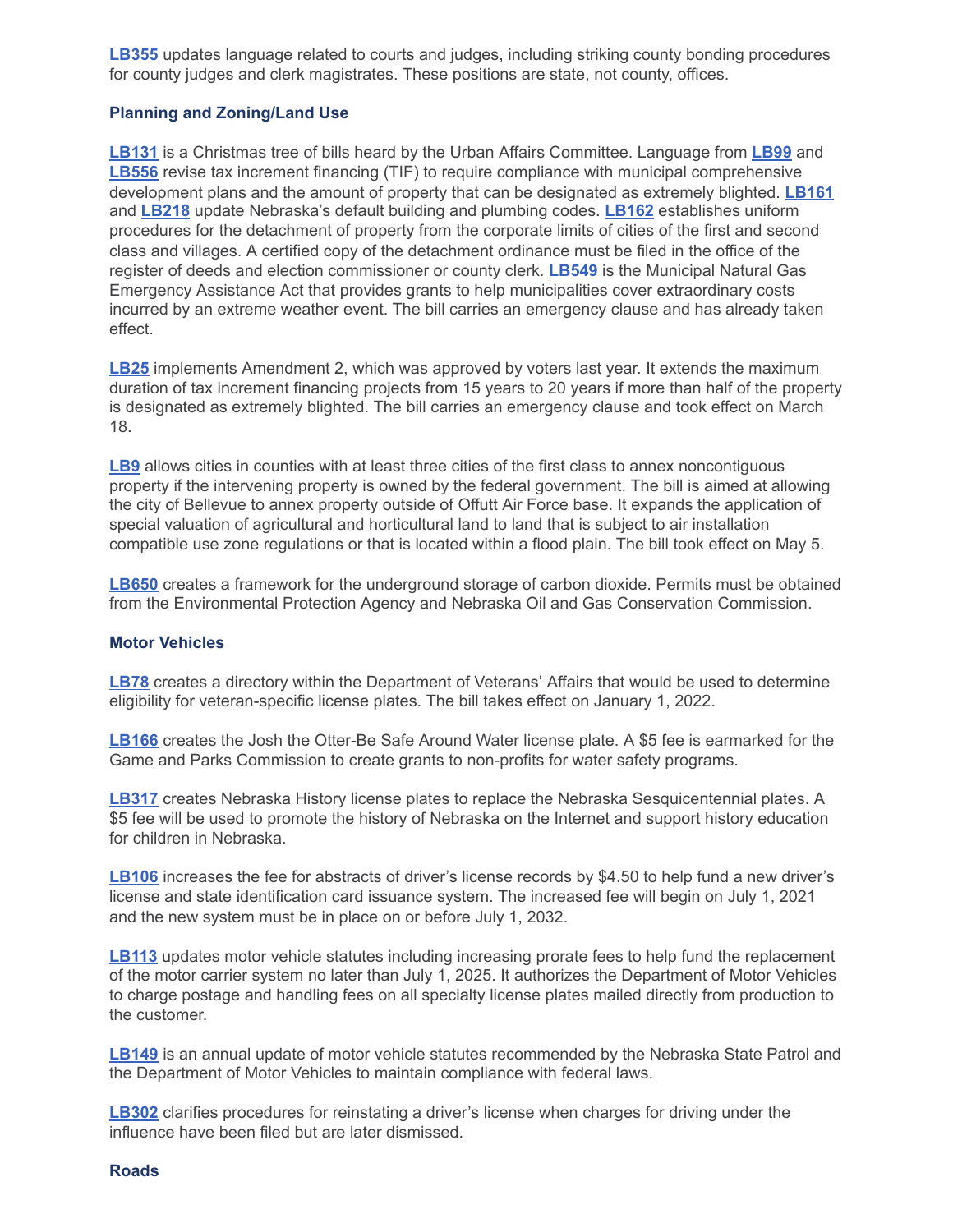**[LB174](https://nebraskalegislature.gov/bills/view_bill.php?DocumentID=43839)** modernizes Department of Transportation laws. It streamlines licensing laws for county highway superintendents and city street superintendents by combining licenses for persons holding multiple licenses of various classes. It increases the threshold for reporting damages from a motor vehicle accident by a peace officer or vehicle operator from \$1,000 to \$1,500. If a peace officer investigates a crash, the operator does not need to file a report.

**[LB579](https://nebraskalegislature.gov/bills/view_bill.php?DocumentID=44444)** revises the annual reports provided to the Legislature by the Department of Transportation to show progress on the expressways and other highway construction projects.

**[LB542](https://nebraskalegislature.gov/bills/view_bill.php?DocumentID=44404)**, a bill to authorize the state to issue up to \$400 million of bonds for the expressway system, was put on hold until 2022 pending federal infrastructure legislation.

#### **Gambling**

**[LB371](https://nebraskalegislature.gov/bills/view_bill.php?DocumentID=44106)** allows gambling to take place at licensed racetracks during times when a state, district, or county agricultural society fair is being held. Such events could be held in Hastings, Columbus and Grand Island.

**[LB561](https://nebraskalegislature.gov/bills/view_bill.php?DocumentID=44291)** implements legalized gambling as approved by voters last November. The bill allows wagering on certain events at horse racing tracks.

**[LB73](https://nebraskalegislature.gov/bills/view_bill.php?DocumentID=43849)**, a bill to require distribution of a portion of gaming tax revenue generated under the Nebraska Racetrack Gaming Act to county agricultural societies, is on General File.

#### **Veterans Service Officers**

**[LB261](https://nebraskalegislature.gov/bills/view_bill.php?DocumentID=43881)** expands the number of veterans eligible for a metal grave marker signifying their military service to members of the reserve forces and Nebraska National Guard. The markers are provided and paid for by counties.

**[LB387](https://nebraskalegislature.gov/bills/view_bill.php?DocumentID=43739)** exempts military retirement benefits from income taxes to the extent that the income is included in federal adjusted income, beginning in tax year 2022.

**[LB4](https://nebraskalegislature.gov/bills/view_bill.php?DocumentID=43776)** increases tuition assistance benefits for Nebraska-based military reservists at state-supported colleges, community colleges, and universities.

**[LB669](https://nebraskalegislature.gov/bills/view_bill.php?DocumentID=43764)** requires post-secondary schools in Nebraska to automatically accept eligible military and veteran students who meet the admissions requirements. The bill carries an emergency clause and has already taken effect.

**[LB5](https://nebraskalegislature.gov/bills/view_bill.php?DocumentID=43629)**, the Purple Star Schools Act, authorizes the State Board of Education to annually designate schools that support military-connected students and their families.

**[LB389](https://nebraskalegislature.gov/bills/view_bill.php?DocumentID=43747)** facilitates the issuance of teaching certificates to military spouses who hold teaching certificates in other states.

#### **Economic Development**

**[LB40](https://nebraskalegislature.gov/bills/view_bill.php?DocumentID=43595)**, the Nebraska Rural Projects Act, provides up to \$50 million in state matching funds for the development of industrial rail business parks in counties of less than 100,000. The bill would help develop a business park near Bailey Yard in North Platte and could be used for rail parks in Seward, Scottsbluff and other cities.

**[LB156](https://nebraskalegislature.gov/bills/view_bill.php?DocumentID=43500)** enacts the Municipal Inland Port Authority Act to support up to five large, shovel-ready commercial and industrial mega-sites for development by major companies. The sites would have to be located near access to at least two kinds of transportation, such as major rail lines or airports, interstate highways, or navigable waterways. Counties with more than 20,000 inhabitants and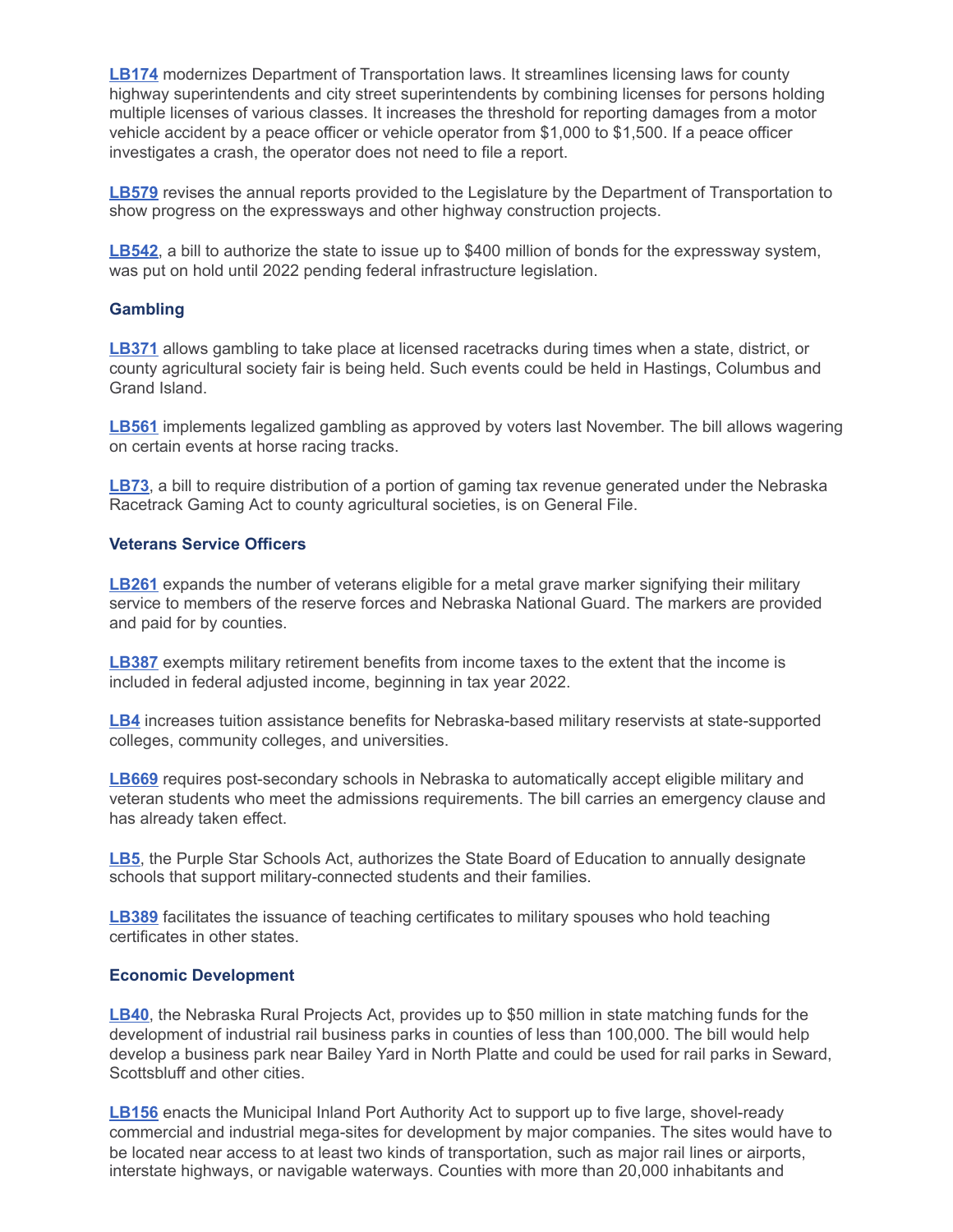covering more than 300 acres, cities, and city-county combinations formed by interlocal agreements can apply for the designation. Such authorities would be exempt from state and local taxes. In counties, a nine-member board would administer the authority. The Legislature will transfer \$5 million from the state's General Fund in FY22-23 and FY23-24 to provide financial assistance for the projects.

**[LB406](https://nebraskalegislature.gov/bills/view_bill.php?DocumentID=44258)** establishes the Statewide Tourism And Recreational Water Access and Resource Sustainability (STAR WARS) Special Committee of the Legislature. The committee, which is comprised of members of the Legislature, will examine property issues, public safety and infrastructure, tourism, and other issues. The study will examine issues related to Lake McConaughy, northern Knox County, and the Platte River between Columbus and Plattsmouth. The Legislature appropriated \$2 million for the study.

**[LB544](https://nebraskalegislature.gov/bills/view_bill.php?DocumentID=43689)**, the Urban Redevelopment Act, would provide tax incentives to businesses that locate or expand in urban areas with high poverty and unemployment rates. It is similar to the small business tier of the ImagiNE Act that was adopted last year. Among other incentives, state credits are available in the amount of real property taxes paid in the year in which the required levels of employment and investment were met.

**[LB39](https://nebraskalegislature.gov/bills/view_bill.php?DocumentID=43513)** expands the Sports Arena Facility Financing Assistance Act to include sports complexes and authorizes public-private partnerships between political subdivisions and non-profit organizations. The Act provides state financial assistance through a turnback of sales taxes to help cities and counties acquire and construct temperature-controlled sports arenas. LB39 also make other funding available for grants to community facilities in smaller cities and earmarked for distribution to high-poverty areas in metropolitan class cities.

#### **Broadband**

**[LB338](https://nebraskalegislature.gov/bills/view_bill.php?DocumentID=44317)** directs the state, cities, villages, and counties that receive federal funds for the creation and expansion of broadband services to ensure that new broadband infrastructure is scalable to 100 megabits per second or greater upload and download speeds. It redirects dollars in the Universal Service Fund with consideration given to rural-based plans.

See the **[U.S. Treasury's Interim Final Rule](https://www.govinfo.gov/content/pkg/FR-2021-05-17/pdf/2021-10283.pdf)**, **[Fact Sheet](https://home.treasury.gov/system/files/136/SLFRP-Fact-Sheet-FINAL1-508A.pdf)**, and **[Frequently Asked Questions](https://home.treasury.gov/system/files/136/SLFRPFAQ.pdf)** for more details about acceptable uses of ARPA (American Rescue Plan Act).

**[LB388](https://nebraskalegislature.gov/bills/view_bill.php?DocumentID=43697)** appropriates \$20 million annually for grants to encourage the development of broadband internet service in unserved and underserved areas. The Public Service Commission will administer the new Broadband Bridge Program. Service providers, cooperatives, political subdivisions, and Indian tribes can apply for grants for development costs for qualifying projects. Applicants must provide matching funds of 50 percent and projects must meet specified upload and download speeds. The bill carries an emergency clause and took effect on May 27.

#### **Other Issues**

**[LB65](https://nebraskalegislature.gov/bills/view_bill.php?DocumentID=44135)** reconciles conflicts between two provisions of the Nebraska Accountability and Disclosure Act that relate to local elected officials having an interest in a contract with their own governing body. Under existing law, one subsection includes an interest of a parent, spouse or child who has a business association with a business involved in the contract but the other subsection does not.

**[LB66](https://nebraskalegislature.gov/bills/view_bill.php?DocumentID=43973)** makes technical cleanups to laws passed in 2019 to allow financial institutions to use a singlebank pooled collateral system to provide security for deposits of public funds in excess of FDIC coverage. Because the bill carries an emergency clause, it is already in effect.

**[LB90](https://nebraskalegislature.gov/bills/view_bill.php?DocumentID=43988)** reallocates fees collected for each pesticide registered under the Pesticide Act and the Nebraska Commercial Fertilizer and Soil Conditioner Act. A portion of the pesticide registration fee is allocated to the Noxious Weed Cash Fund.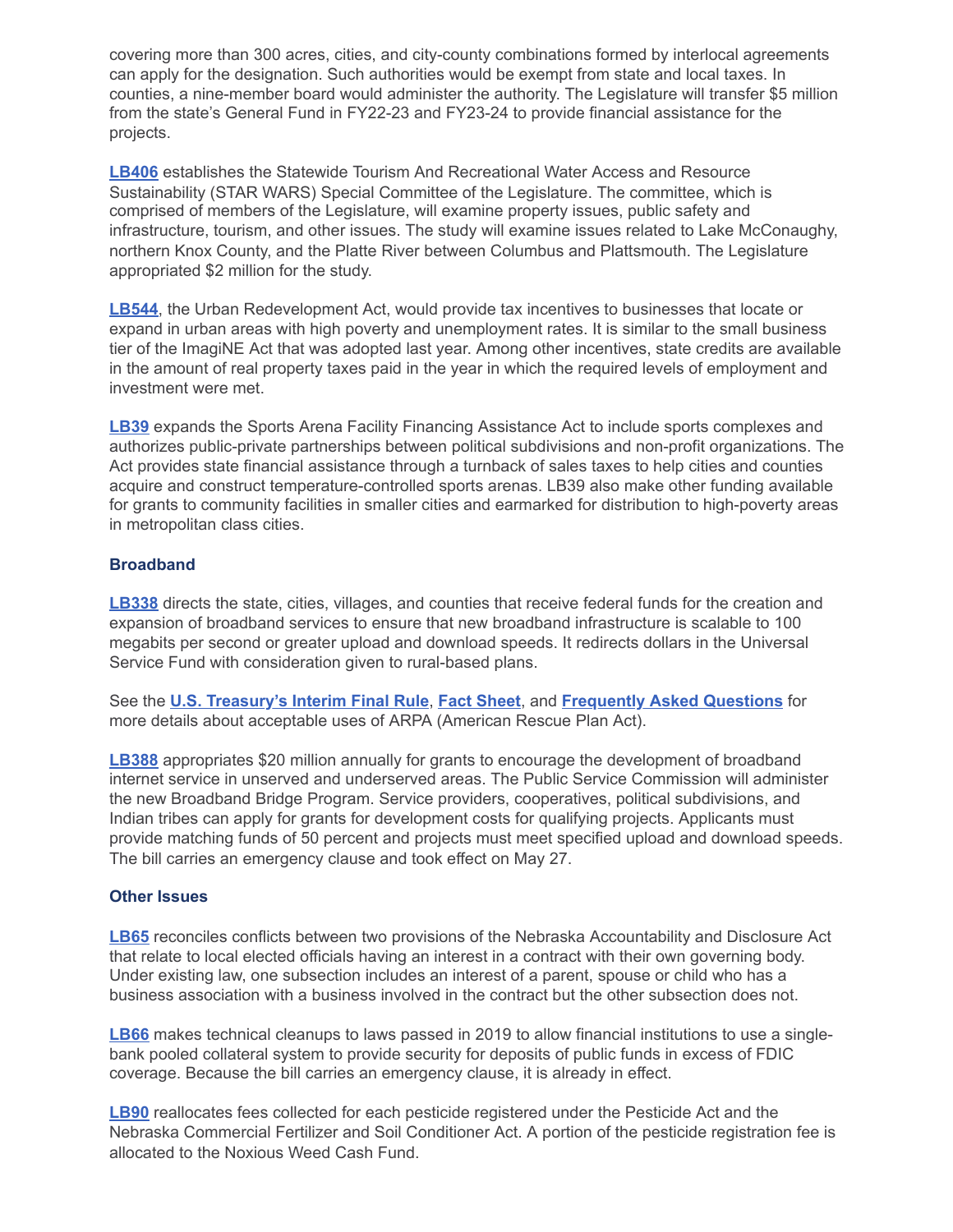**[LB139](https://nebraskalegislature.gov/bills/view_bill.php?DocumentID=43915)** prohibits civil actions for recovery of injuries sustained from exposure or potential exposure to COVID-19 if the act or omission was in compliance with federal health guidance. It requires the development of a health care crisis protocol that could be activated in the event the demand for medical services and resources exceeds supply as a result of a pervasive or catastrophic disaster. The bill carries an emergency clause and took effect on May 25.

**[LB247](https://nebraskalegislature.gov/bills/view_bill.php?DocumentID=44016)** creates the Mental Health Crisis Hotline Task Force to develop a plan to integrate existing hotlines with the new federally-approved 988 mental health crisis hotline number. The federal legislation authorizes states to impose fees on telecommunications services to provide funding through a mechanism similar to funding 911 services. The task force will conduct a cost analysis to determine how such a fee structure could be designed to cover the costs of the new hotline. County and municipal representatives and law enforcement officers are included as nonvoting members of the task force.

**[LB265](https://nebraskalegislature.gov/bills/view_bill.php?DocumentID=44018)** eliminates a reporting requirement for cities that have created a clean energy assessment district using the Property Assessed Clean Energy Act (PACE) but have not implemented any projects.

**[LB296](https://nebraskalegislature.gov/bills/view_bill.php?DocumentID=43547)** allows medical records for patients at state institutions to be released upon the order of a mental health board or to treatment providers for coordination of care related to transfer or discharge. Currently records may be released to law enforcement, upon the order of a judge, after the patient has been deceased for 50 years, and other limited situations.

**[LB380](https://nebraskalegislature.gov/bills/view_bill.php?DocumentID=43768)**, the mainline budget bill, sets the state's funding plan for the next biennium. The bill contains funding for riparian weed control, law enforcement training grants, local public health departments, and juvenile services.

**[LB432](https://nebraskalegislature.gov/bills/view_bill.php?DocumentID=43825)** reduces Nebraska's top corporate income tax rates, extends the Beginning Farmer Tax Credit Act, and revises eligibility for cancer benefits for firefighters.

**[LB260](https://nebraskalegislature.gov/bills/view_bill.php?DocumentID=43457)** expands the list of "good cause" reasons for leaving employment under the Employment Security Law. Workers who leave employment to care for a family member with a serious health condition will be eligible for unemployment benefits under the bill.

**[LB451](https://nebraskalegislature.gov/bills/view_bill.php?DocumentID=43705)** prohibits employers from discriminating on the characteristics of race, including skin color, hair texture, and protective hairstyles, such as braids, locks, and twists. Such characteristics can be regulated for bona fide health and safety standards. Law enforcement agencies and the Nebraska National Guard may impose their own dress and grooming standards.

**[LB649](https://nebraskalegislature.gov/bills/view_bill.php?DocumentID=44186)**, the Nebraska Financial Innovation Act, creates a framework for digital asset depositories in Nebraska.

**[LB664](https://nebraskalegislature.gov/bills/view_bill.php?DocumentID=44455)** revises the Mutual Finance Assistance Act which provides state aid to fire districts that participate in a countywide mutual finance organization. It allocates \$10,000 to each participating second-class city or village and rural or suburban fire protection district. The fund is currently distributed on a \$10 per capita basis.

**[LB64](https://nebraskalegislature.gov/bills/view_bill.php?DocumentID=44147)** reduces the taxation of Social Security income to 50 percent in tax year 2025. The bill states an intent to continue reductions in the tax until it is phased out in tax year 2030 but the Legislature will have to adopt further legislation to enact it.

# **Interim Studies**

Following is a partial listing of interim study resolutions that were introduced for examination in the coming months. This listing represents only those studies determined to be of significant interest and importance to county government. Selected studies of interest to counties are listed below by number, introducer, description, and committee assignment. Public hearings will be scheduled on some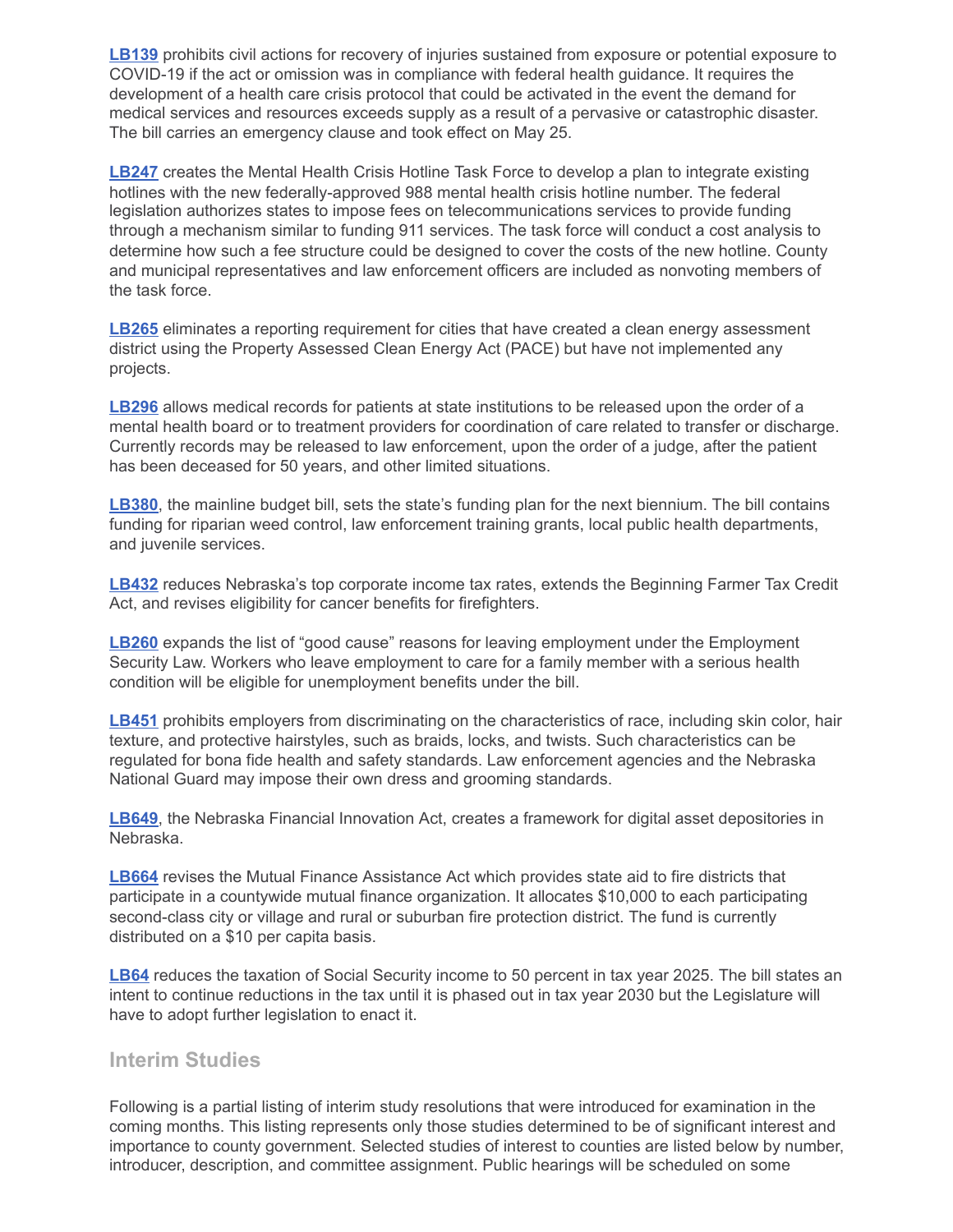resolutions and will be posted on the Legislature's website as they are scheduled. A complete list of the studies is available **[here](https://nebraskalegislature.gov/session/interim.php)**.

#### **County Operations**

**[LR147](https://nebraskalegislature.gov/bills/view_bill.php?DocumentID=46220)** (Cavanaugh, J.) Interim study to examine the transfer of state-owned property to local political subdivisions. Transportation and Telecommunications

**[LR171](https://nebraskalegislature.gov/bills/view_bill.php?DocumentID=46295)** (McKinney) Interim study to examine the rights, roles, and responsibilities of Nebraska county election officials, state election officials, and relevant court and corrections personnel in carrying out state law regarding voting rights for former felony offenders. Government, Military and Veterans **Affairs** 

**[LR211](https://nebraskalegislature.gov/bills/view_bill.php?DocumentID=46062)** (Lowe) Interim study to examine issues related to adopting construction codes. Urban Affairs

**[LR215](https://nebraskalegislature.gov/bills/view_bill.php?DocumentID=46365)** (Hansen, M.) Interim study to examine county fees and fines set by statute and the cost for administering the associated services. Government, Military and Veterans Affairs

#### **Property Taxes**

**[LR230](https://nebraskalegislature.gov/bills/view_bill.php?DocumentID=46293)** (Murman) Interim study to examine a potential constitutional amendment to limit property taxation to residential property only. Revenue

**[LR232](https://nebraskalegislature.gov/bills/view_bill.php?DocumentID=46500)** (Friesen) Interim study to examine the assessment procedures of county assessors for each class of property and whether the assessment process would benefit from other parties assessing certain classes of property. Revenue

**[LR261](https://nebraskalegislature.gov/bills/view_bill.php?DocumentID=46563)** (Revenue Committee) Interim study to examine the structure and administration of and compliance with certain taxes. Revenue

**[LR100](https://nebraskalegislature.gov/bills/view_bill.php?DocumentID=45630)** (Williams) Interim study to determine whether the Real Property Appraiser Act should be updated. Banking, Commerce and Insurance

#### **Courts**

**[LR76](https://nebraskalegislature.gov/bills/view_bill.php?DocumentID=45297)** (Hansen, M.) Interim study of court fees as a funding source for the court system and the judicial branch. Judiciary

**[LR97](https://nebraskalegislature.gov/bills/view_bill.php?DocumentID=45695)** (Hansen, M.) Interim study to determine whether further revision to the Nebraska grand jury laws is necessary. Judiciary

**[LR164](https://nebraskalegislature.gov/bills/view_bill.php?DocumentID=46281)** (Wishart) Interim study to examine problem solving courts. Judiciary

#### **Tax Increment Financing**

**[LR124](https://nebraskalegislature.gov/bills/view_bill.php?DocumentID=46094)** (Wayne) Interim study to examine issues relating to the designation of extremely blighted areas under the Community Development Law. Urban Affairs

**[LR125](https://nebraskalegislature.gov/bills/view_bill.php?DocumentID=46088)** (Wayne) Interim study to examine issues relating to the designation of enhanced employment areas under the Community Development Law. Urban Affairs

**[LR126](https://nebraskalegislature.gov/bills/view_bill.php?DocumentID=46095)** (Wayne) Interim study to examine issues relating to the designation of blighted areas and extremely blighted areas under the Community Development Law. Urban Affairs

#### **Physical and Mental Health Needs**

**[LR143](https://nebraskalegislature.gov/bills/view_bill.php?DocumentID=46122)** (Stinner) Interim study to examine the mental and behavioral health needs of Nebraskans, assess the shortages of providers, and determine what is needed to ensure an adequate behavioral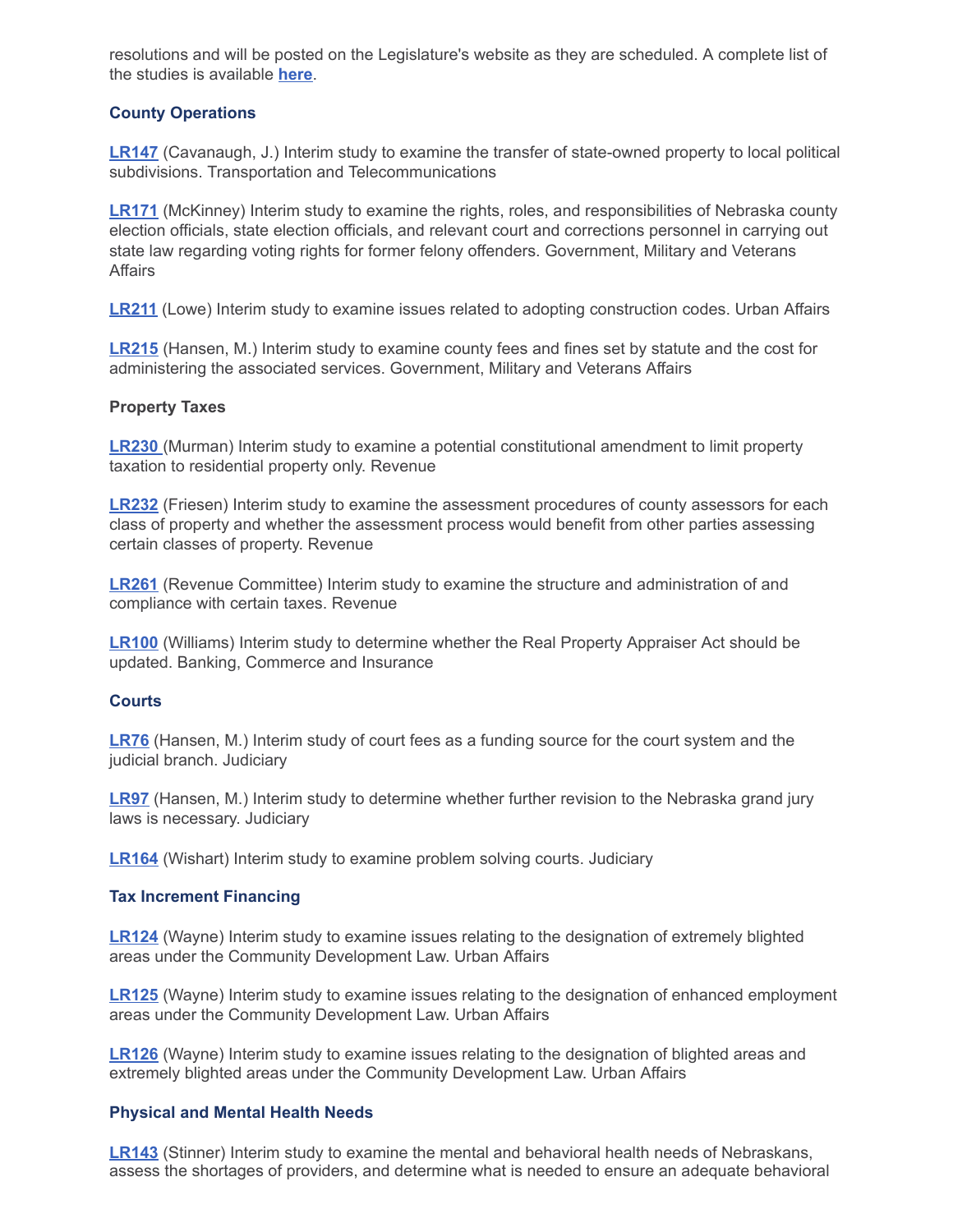health service delivery system. Health and Human Services

**[LR163](https://nebraskalegislature.gov/bills/view_bill.php?DocumentID=46229)** (Stinner) Interim study to examine postacute placement challenges in Nebraska's health care system. Health and Human Services

**[LR203](https://nebraskalegislature.gov/bills/view_bill.php?DocumentID=46457)** (Flood) Interim study to examine medicaid expansion and behavioral health. Health and Human Services

**[LR209](https://nebraskalegislature.gov/bills/view_bill.php?DocumentID=46470)** (McDonnell) Interim study to examine the appropriations necessary for creating public health crisis zones. Appropriations

#### **Criminal Justice and Jails**

**[LR138](https://nebraskalegislature.gov/bills/view_bill.php?DocumentID=45992)** (Lathrop) Interim study to examine remedies available for incarcerated persons who have property lost, stolen, or damaged during their confinement. Judiciary

**[LR156](https://nebraskalegislature.gov/bills/view_bill.php?DocumentID=46124)** (Pansing Brooks) Interim study to examine mental health and addiction issues within the Nebraska criminal justice system. Judiciary

#### **Law Enforcement**

**[LR173](https://nebraskalegislature.gov/bills/view_bill.php?DocumentID=46362)** (Blood) Interim study to examine the organizational structure and funding of the Nebraska Law Enforcement Training Center. Judiciary

**[LR183](https://nebraskalegislature.gov/bills/view_bill.php?DocumentID=46445)** (Cavanaugh, J.) Interim study to examine Nebraska law relating to body-worn cameras worn by law enforcement agents. Judiciary

**[LR189](https://nebraskalegislature.gov/bills/view_bill.php?DocumentID=46466)** (McCollister) Interim study to examine sex offender registration in Nebraska. Judiciary

**[LR194](https://nebraskalegislature.gov/bills/view_bill.php?DocumentID=46443)** (DeBoer) Interim study to examine methods of ending domestic and sexual violence in Nebraska. Judiciary

**[LR210](https://nebraskalegislature.gov/bills/view_bill.php?DocumentID=46471)** (McKinney) Interim study to examine poverty and incarceration and the appropriations necessary to reduce both. Appropriations

#### **Retirement**

**[LR105](https://nebraskalegislature.gov/bills/view_bill.php?DocumentID=45821)** (Kolterman) Interim study to examine the public employees' retirement systems administered by the Public Employees Retirement Board. Nebraska Retirement Systems

**[LR106](https://nebraskalegislature.gov/bills/view_bill.php?DocumentID=45822)** (Kolterman) Interim study to monitor underfunded defined benefit plans administered by political subdivisions as required by section 13-2402. Nebraska Retirement Systems

#### **Motor Vehicles**

**[LR127](https://nebraskalegislature.gov/bills/view_bill.php?DocumentID=46041)** (Hilkemann) Interim study to identify a more equitable scale for motor vehicle taxation. Transportation and Telecommunications

**[LR155](https://nebraskalegislature.gov/bills/view_bill.php?DocumentID=46468)** (McDonnell) Interim Study to examine issues related to the operation of autonomous vehicles in Nebraska. Transportation and Telecommunications

#### **American Rescue Plan and COVID-19**

**[LR178](https://nebraskalegislature.gov/bills/view_bill.php?DocumentID=46158)** (Wishart) Interim study to solicit input from Nebraskans regarding funds from the federal American Rescue Plan Act of 2021. Appropriations

**[LR179](https://nebraskalegislature.gov/bills/view_bill.php?DocumentID=46400)** (Cavanaugh, M.) Interim study to examine funding mechanisms in the American Rescue Plan Act of 2021. Appropriations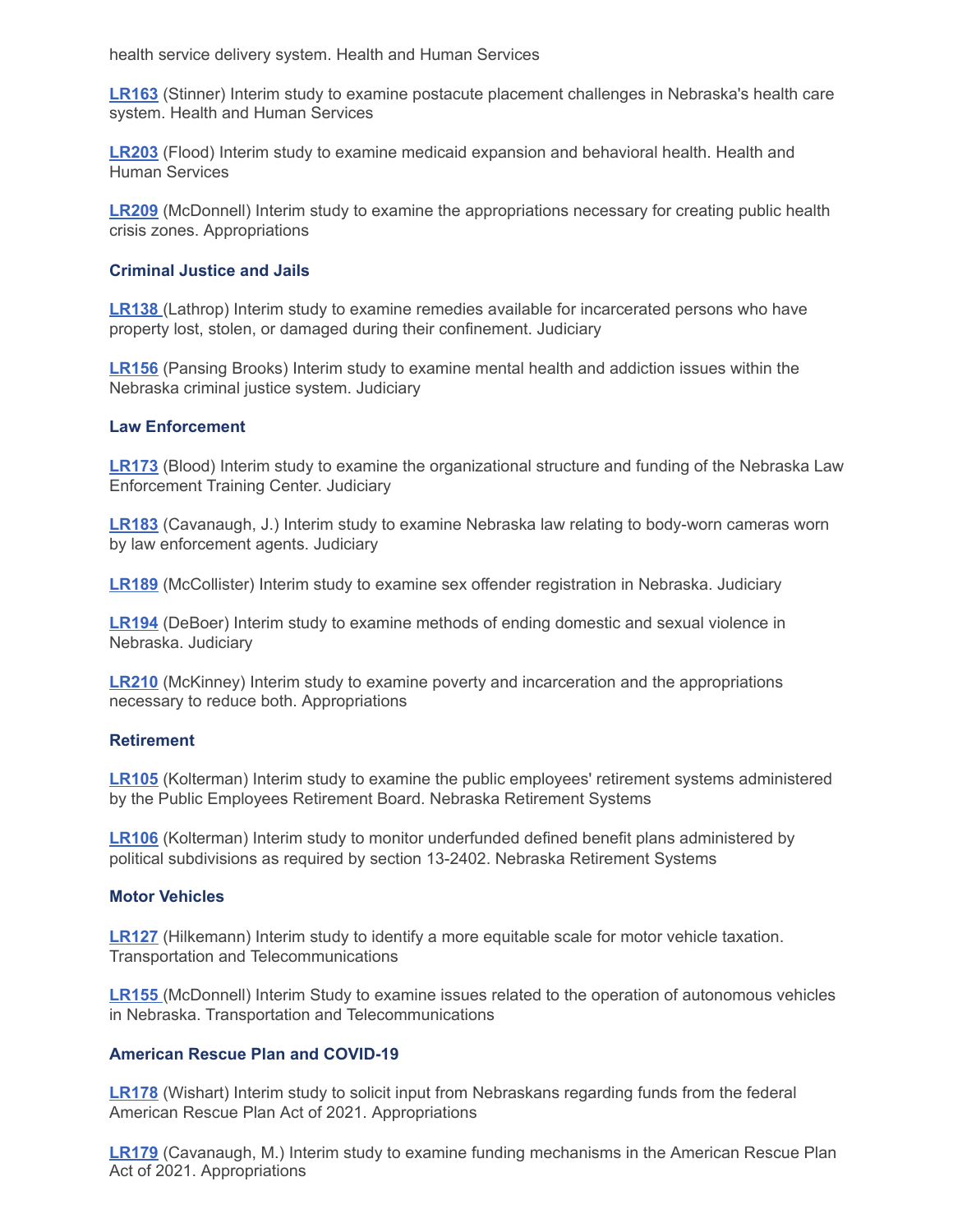**[LR139](https://nebraskalegislature.gov/bills/view_bill.php?DocumentID=46291)** (Hansen, M.) Interim study to examine the financial health of individuals in Nebraska's workforce over one year into the COVID-19 pandemic. Business and Labor

**[LR154](https://nebraskalegislature.gov/bills/view_bill.php?DocumentID=43960)** (McDonnell) Interim study to evaluate the impact of COVID-19 on Nebraska's workforce. Business and Labor

**[LR202](https://nebraskalegislature.gov/bills/view_bill.php?DocumentID=46430)** (Health and Human Services Committee) Interim study to examine federal legislation regarding COVID-19 pandemic assistance. Health and Human Services

**[LR237](https://nebraskalegislature.gov/bills/view_bill.php?DocumentID=46450)** (Vargas) Interim study to examine existing statutes regarding directed health measures. Health and Human Services

#### **Other Issues**

**[LR83](https://nebraskalegislature.gov/bills/view_bill.php?DocumentID=45505)** (Hansen, M.) Interim study to examine the gubernatorial appointment process of members to boards, commissions, and similar entities. Executive Board

**[LR115](https://nebraskalegislature.gov/bills/view_bill.php?DocumentID=45917)** (Lowe) Interim study to examine and review liquor laws in Nebraska. General Affairs

**[LR117](https://nebraskalegislature.gov/bills/view_bill.php?DocumentID=45960)** (Bostelman) Interim study to examine surface water irrigation projects and infrastructure. Executive Board

**[LR131](https://nebraskalegislature.gov/bills/view_bill.php?DocumentID=46159)** (Hansen, M.) Interim study to examine the lack of affordable housing in Nebraska. Executive Board

**[LR137](https://nebraskalegislature.gov/bills/view_bill.php?DocumentID=45871)** (Aguilar) Interim study to assess the operations and practices of the Central Nebraska Veterans' Home. Government, Military and Veterans Affairs

**[LR166](https://nebraskalegislature.gov/bills/view_bill.php?DocumentID=46426)** (Day) Interim study to review the Nebraska Fair Employment Practice Act. Business and Labor

**[LR175](https://nebraskalegislature.gov/bills/view_bill.php?DocumentID=46409)** (Briese) Interim study to examine and review the game of keno. General Affairs

**[LR186](https://nebraskalegislature.gov/bills/view_bill.php?DocumentID=46398)** (Brandt) Interim study to examine nonprofit movie theaters and tax-exempt status. Revenue

**[LR187](https://nebraskalegislature.gov/bills/view_bill.php?DocumentID=46325)** (Cavanaugh, J.) Interim study to examine liquor laws in Nebraska. General Affairs

**[LR188](https://nebraskalegislature.gov/bills/view_bill.php?DocumentID=46422)** (Cavanaugh, J.) Interim study to examine issues related to adopting reward-based conservation programs. Natural Resources

**[LR193](https://nebraskalegislature.gov/bills/view_bill.php?DocumentID=46442)** (DeBoer) Interim study to examine broadband mapping and broadband speed testing in Nebraska. Transportation and Telecommunications

**[LR208](https://nebraskalegislature.gov/bills/view_bill.php?DocumentID=46418)** (Morfeld) Interim study to examine commercial property assessed clean energy financing in Nebraska. Urban Affairs

**[LR225](https://nebraskalegislature.gov/bills/view_bill.php?DocumentID=46428)** (Government, Military and Veterans Affairs Committee) Interim study to review occupational regulation of truth and deception examiners pursuant to the Occupational Board Reform Act. Government, Military and Veterans Affairs

**[LR231](https://nebraskalegislature.gov/bills/view_bill.php?DocumentID=46441)** (Lathrop) Interim study to examine issues within the jurisdiction of the Judiciary Committee. **Judiciary** 

**[LR233](https://nebraskalegislature.gov/bills/view_bill.php?DocumentID=46461)** (Friesen) Interim study to review issues relating to the collection of agricultural data in precision farming. Transportation and Telecommunications